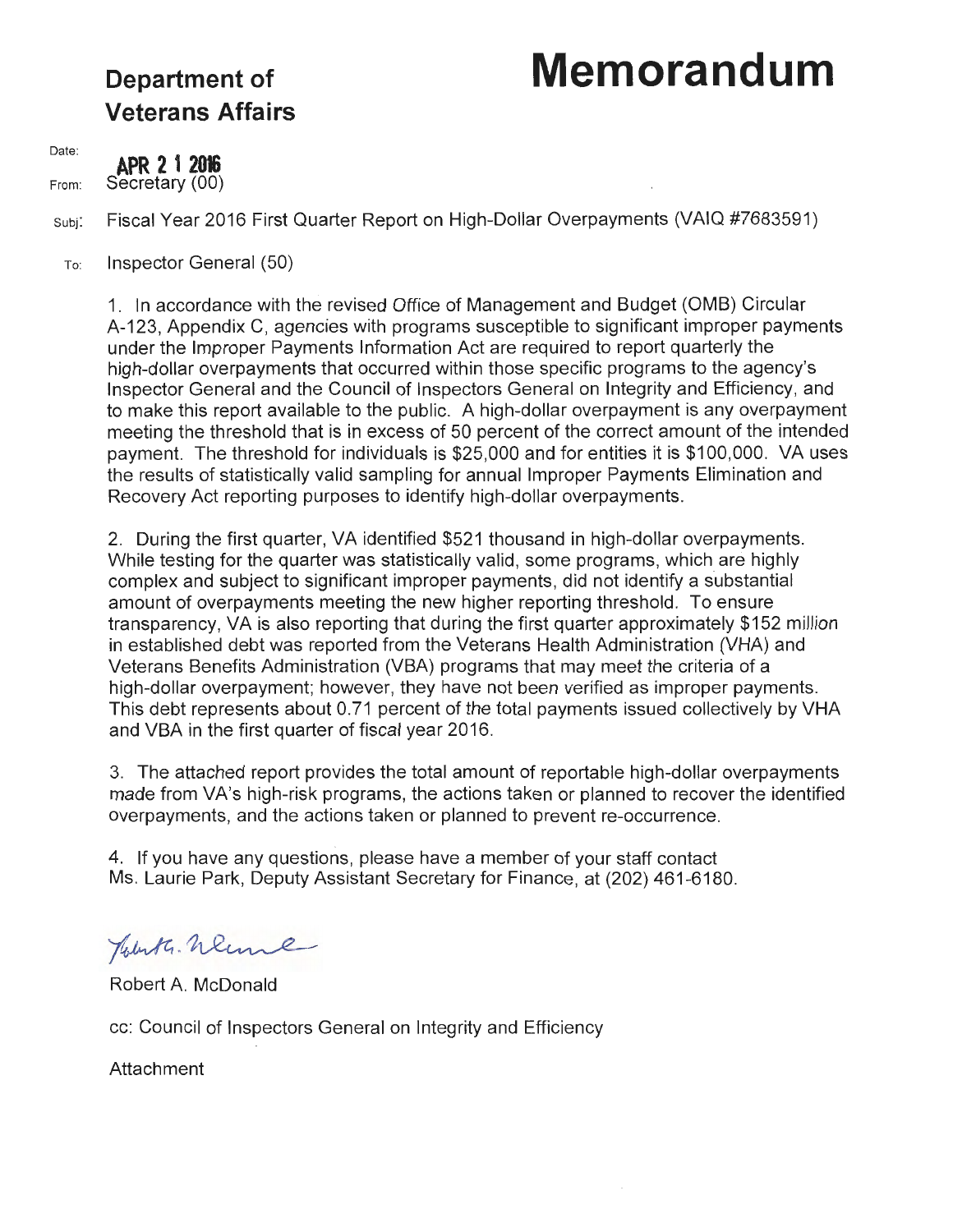### **Executive Order 13520 - Reducing Improper Payments Department of Veterans Affairs Fiscal Year (FY) 2016 First Quarter High-Dollar Overpayments Report**

# **Total High-Dollar Overpayments Identified in Quarter: \$521,967**

To ensure transparency, the Department of Veterans Affairs (VA) is also reporting that during the first quarter FY 2016, \$152 million in established debt was reported from the Veterans Health Administration (VHA) and Veterans Benefits Administration (VBA) programs that may meet the criteria of a high-dollar overpayment; however, they have not been verified as improper payments. For these programs, the established debt is about 0.71 percent of the total payments issued collectively by VHA and VBA in the first quarter FY 2016. As reported in the Office of Inspector General's (OIG) "Audit of VA's Implementation of Executive Order 13520 "Reducing Improper Payments," dated August 12, 2011, VA must consider debts established below the threshold because these debts may stem from payments that are over 50 percent of the intended payment amount. However, these debts cannot be reported as high-dollar overpayments for this reporting period because they have not been verified as improper payments.

#### **Actions/Plans to Recover Overpayments:**

VA will provide a Notice of Indebtedness to the debtor informing them of VA's intent to recover the debt, remedies, and the consequences of failure to cooperate with collection efforts. VA will aggressively pursue the collection of delinquent debts through all means necessary, including but not limited to internal offset from current or future benefit payments, installment agreements, or the use of the Treasury Offset Program.

#### **Overall Actions/Plans to Prevent Re-occurrence of Improper Payments:**

VA is working to prevent re-occurrence of improper payments in its high-risk programs by implementing corrective action plans (CAP) . Key overall actions to prevent future overpayments, as well as milestones from the published CAPs are provided below:

#### **Veterans Health Administration:**

- o In November 2014, VHA's Geriatrics and Extended Care Office released a tool kit and checklist for completing the authorization template that will include accurate rate information. This will reduce payment errors made in the incorrect amount, prevent the wrong schedule being used, and improve the claim approval process. It also prompts the review of contracts to ensure that they are current.
- o In December 2014, VA's Financial Services Center implemented the Invoice Payment Processing System, which includes enhanced duplicate payment detection capabilities along with the ability to import electronic invoices in one standard format. These technological advances are designed to reduce payment errors, including duplicate payments. In addition, field level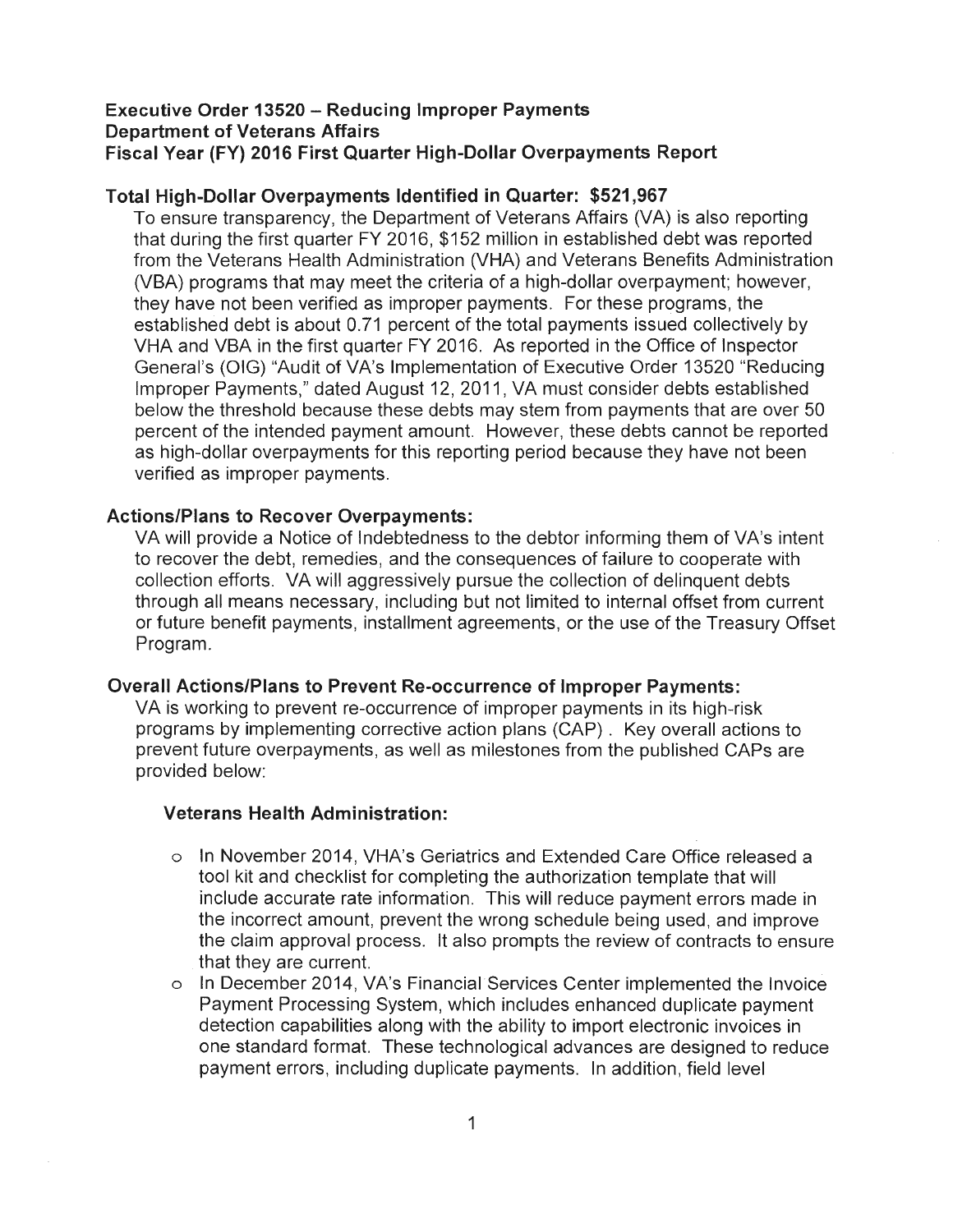corrective actions are taking place where the improper payment occurred to include ongoing training to staff and development of a spreadsheet to identify duplicate invoice numbers.

- $\circ$  In May 2015, a legislative proposal was submitted for congressional consideration that would allow VA-initiated Veterans Care Agreements to authorize certain required non-VA health care services through VA Community Care.
- o VHA's Chief Business Office (CBO) will increase awareness of the Civilian Health and Medical Program of the Department of Veterans Affairs, or CHAMPVA, eligibility and claims issues identified by internal audits by tracking and correcting claims, and providing training to staff where and when errors are identified.
- o CBO will implement a system modification to the Fee Basis Claims System that addresses compliance with VA Community Care claims processing standards, decreases improper payments, increases productivity, and enhances user ease of use, by integrating a module for Eligibility and Enrollment.
- o CBO State Home Per Diem program staff will provide training to VA Medical Center staff on improper payment errors, corrective action plans, and on the CBO database.
- o VHA CBO's Field Assistance Program will further develop the national non-VA care training program, which includes guidance and training through The Bulletin (a publication for the Non-VA Medical Care community); monthly calls; developing a curriculum on claims processing; and focused trainings targeting identified areas of concern, such as determining correct payment authority and correct payment amount.
- o VHA will conduct CHAMPVA eligibility data matches, improve electronic processing systems to reduce manual errors, and develop and implement a tracking plan that will monitor the status of overpayments.
- o VHA will provide ongoing training to staff to ensure that payments are processed properly and conduct audits to identify, reduce, and recapture improper payments.

# **Veterans Benefits Administration:**

- $\circ$  Identify ways to process dependency claims more timely, including continued use of contractors to process dependency claims.
- o Increase quality accuracy rates through implementation of improvements to skill certification and training on administrative actions.
- o Reduce errors associated with separation pay withholdings by providing training to increase understanding for processing rules involving separation procedures.
- o Develop and conduct consistency studies targeted to error trends found in test reviews.
- o In November 2013, implemented Veteran upfront income verification with Internal Revenue Service and Social Security Administration. In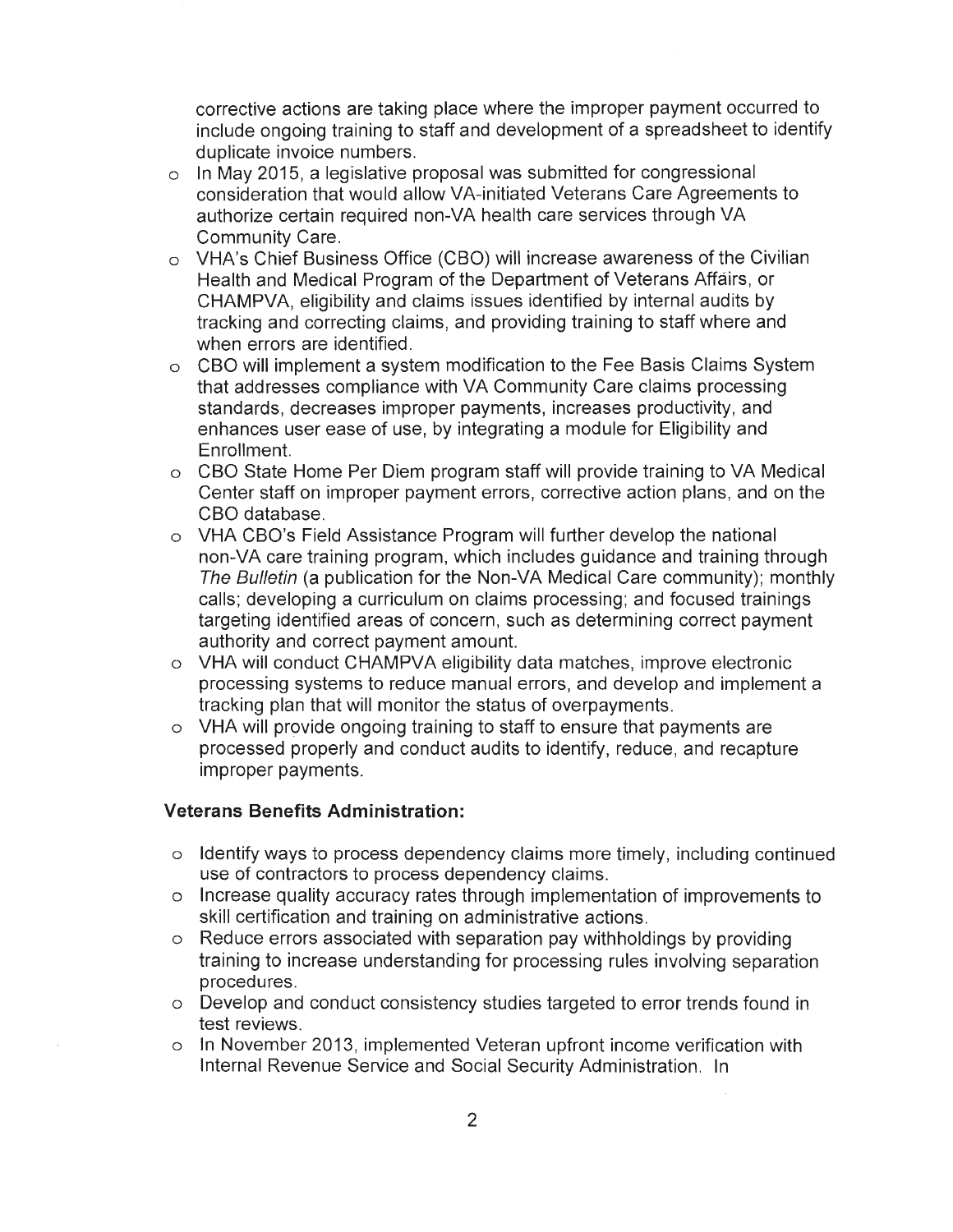November 2015, extended upfront income verification to claims for special monthly pension, dependency, and medical adjustments and updated the Federal tax information for all pension claims.

- o Implemented the National Training Curriculum for FY 2016 to include refresher training for Pension Management Center (PMC) employees on the use of income and expenses in pension determinations, including Improper Payments Elimination Recovery Act (IPERA) awareness training.
- o Establish PMCs timeliness standards for completing incarceration/fugitive felon adjustments and prepare and provide written and oral guidance.
- o Provide refresher training on the VBA fugitive felon program.
- $\circ$  Investigate whether VBA can improve data matching with the Bureau of Prisons or other sources to identify benefit awards that require adjustments.
- o Review PMC Capture Unit standard operating procedures and pertinent manual provisions regarding the scanning and uploading of documents. Revise materials to determine appropriate timeliness and process for scanning and uploading.
- $\circ$  In December 2015, implemented centralized mail processing and virtual analysis concept, which involves rerouting of mail by the United States Postal Service, contractor-operated scanning, and automated work-routing processes directly to the Veterans Benefits Management System (VBMS) eFolder. This process eliminates paper handling and expeditiously uploads claims, evidence, and other mail to a Veteran's VBMS eFolder.
- o Perform accuracy reviews to identify deficiencies and IPERA errors and disseminate findings to the PMCs on a monthly basis. Increase the frequency of site visits at the PMCs and incorporate IPERA awareness training and compliance into site-visit protocol.
- o Conduct random compliance surveys at schools and training facilities to review compliance with VA education program reporting requirements. Provide necessary training for school and training facility officials to assist them in adhering to these reporting requirements. Suspend approval of programs, schools, and training facilities due to non-compliance with VA education program requirements, as appropriate.
- o Update School Certifying Official Handbook to include updated IPERA policies and procedures. This handbook provides processes and procedures to Certifying Officials and other school staff involved with certification of beneficiaries for VA education benefits.
- o Conduct refresher training for Regional Processing Offices on Chapter 33 manual entry procedures, with a focus on the reduction of improper payments.

# **Disaster Relief Act - Hurricane Sandy**

 $\circ$  VA implemented an action plan to prevent the recurrence of lack of documentation for Holdback and Retention payments and included additional training to Construction and Facilities Management (CFM) project staff and greater communication with the VA's Financial Services Center.